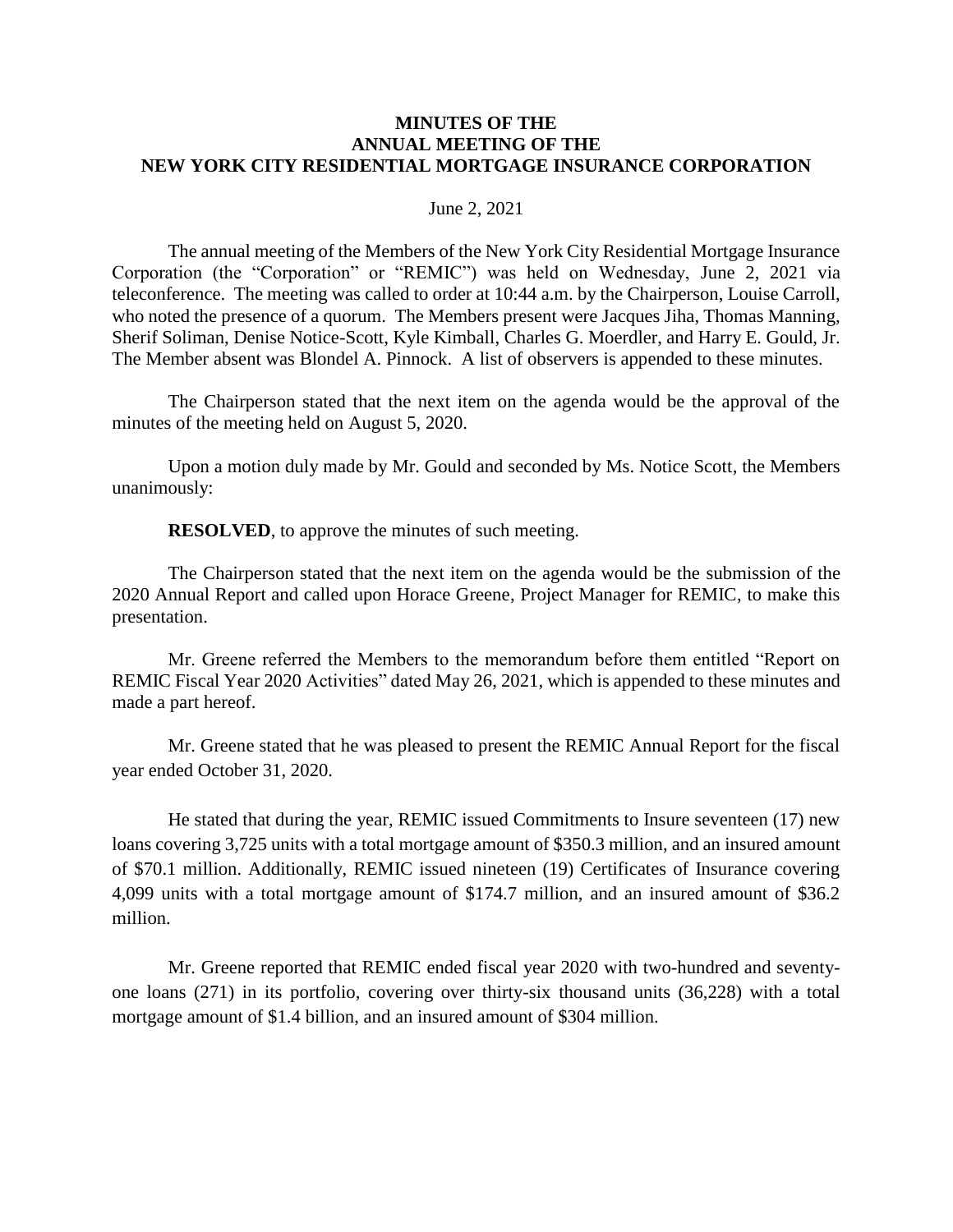He shared that REMIC reserves at the end of fiscal year 2020, totaled \$151 million. Additionally, REMIC did not pay out any claims during fiscal year 2020 and does not currently have any loans in default.

However, Mr. Greene stated that subsequent to fiscal year 2020, REMIC paid 4 claims totaling approximately \$52 thousand on loans approved for mortgage forbearance under an agreement with PENY & Co. LLC, covering 5 loans. The terms of this agreement were approved by the members at the August 5, 2020 Board Meeting and include the requirement that REMIC is reimbursed for each claim within 18 months of the commencement of the forbearance repayment period. Details of the claims and reimbursement payments will be included in the fiscal year 2021 annual report.

There are no REMIC-insured HDC loans currently in forbearance, and REMIC does not expect a default. Requests for mortgage forbearance or payment assistance have tapered off in recent months, and delinquency remains stable, averaging less than 1% during recent months. REMIC and HDC continue to closely monitor this portfolio for signs of distress.

REMIC continues to perform well, fulfilling its mission to promote the production and rehabilitation of affordable housing in New York City, while also maintaining a stable AA Rating from S&P.

Mr. Greene stated that upon approval of the REMIC Annual Report, it will be posted to the HDC Website. He said this concludes his report, and he was happy to answer any questions at this time.

At 10: 47 a.m. there being no further business, upon a motion duly made by Mr. Moerdler, and seconded by Mr. Gould, the meeting was adjourned.

Respectfully submitted,

[Moira Skeados](https://nychdc.na1.echosign.com/verifier?tx=CBJCHBCAABAAZe7bEkXNhUjfNxUpWAj4gUaLmIXsz3VE)

Moira Skeados Assistant Secretary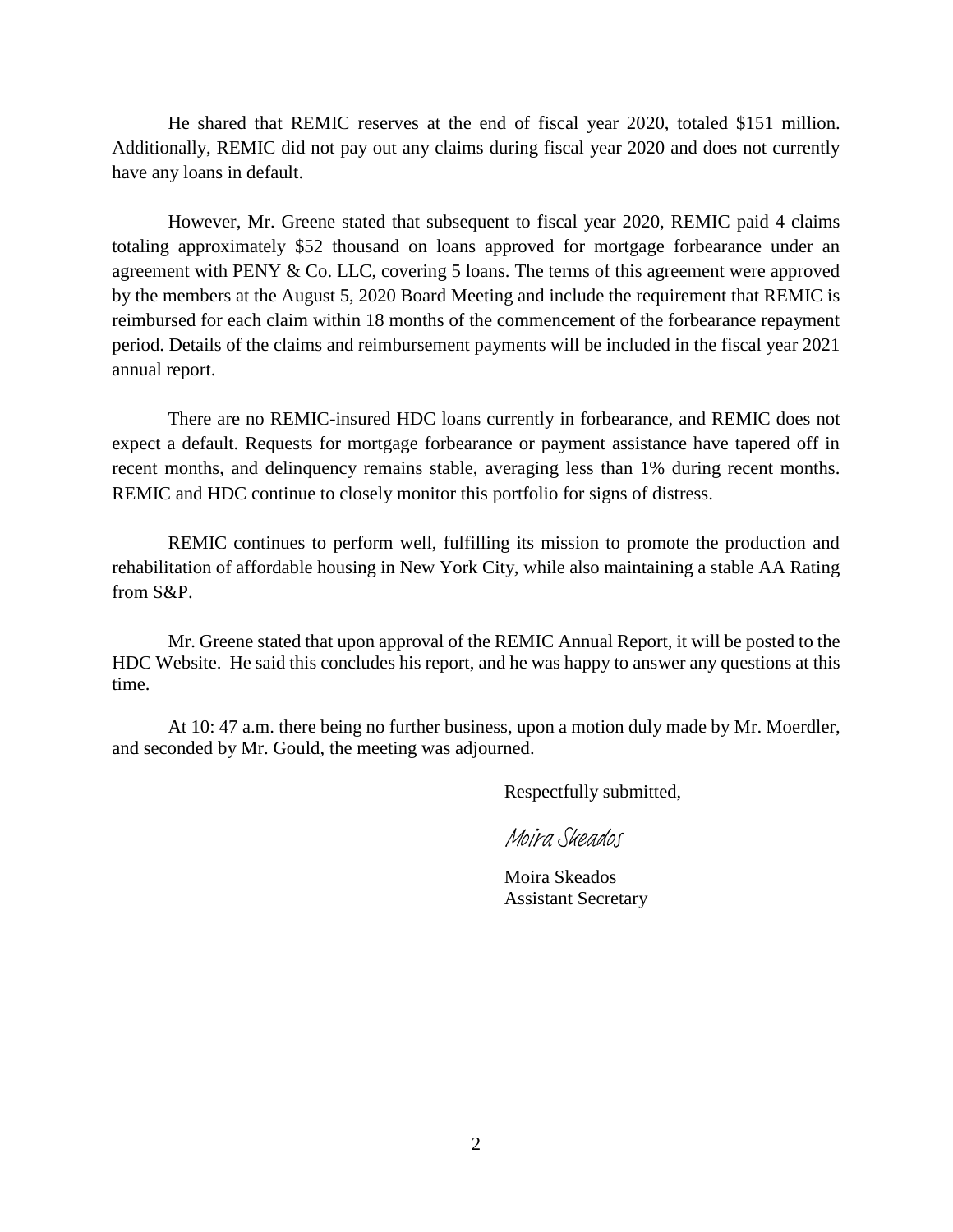#### **MINUTES OF THE ANNUAL MEETING OF THE NEW YORK CITY RESIDENTIAL MORTGAGE INSURANCE CORPORATION**

# June 2, 2021

# **ATTENDANCE LIST**

| Kevin Murphy        | Hawkins Delafield & Wood LLP |
|---------------------|------------------------------|
| R. Gregory Henniger | Hawkins Delafield & Wood LLP |

| Eric Enderlin         |            | <b>NYC Housing Development Corporation</b> |
|-----------------------|------------|--------------------------------------------|
| Terry Gigliello       |            |                                            |
| Cathleen Baumann      | $\epsilon$ | ,,                                         |
| Elizabeth Strojan     | $\epsilon$ | ,,                                         |
| Susannah Lipsyte      | $\epsilon$ | ,,                                         |
| Moira Skeados         | $\epsilon$ | ,,                                         |
| <b>Ellen Duffy</b>    | $\epsilon$ | ,,                                         |
| <b>Ruth Moreira</b>   | $\epsilon$ | ,,                                         |
| Mary Hom              | $\epsilon$ | , 2                                        |
| Paul Cackler          | $\epsilon$ | , 2                                        |
| Madhavi Kulkarni      | $\epsilon$ | ,,                                         |
| <b>Horace Green</b>   | $\epsilon$ | ,,                                         |
| Hannah Blitzer        | $\epsilon$ | , 2                                        |
| Tinru Lin             | $\epsilon$ | ,,                                         |
| Melissa Barkan        | $\epsilon$ | ,,                                         |
| Jessica Facciponti    | $\epsilon$ | ,,                                         |
| Farhana Choudhury     | $\epsilon$ | ,,                                         |
| Katherine Smith       | $\epsilon$ | ,,                                         |
| Mary Bruch            | $\epsilon$ | ,,                                         |
| Violine Roberty       | $\epsilon$ | ,,                                         |
| Yaffa Oldak           | cc         | , 2                                        |
| <b>Molly Anderson</b> | $\epsilon$ | ,,                                         |
| <b>Michael Rose</b>   | $\epsilon$ | ,,                                         |
| Laurel Kean           | $\epsilon$ | ,,                                         |
| Chanin French         | $\epsilon$ | ,,                                         |
| Joseph Macaluso       | $\epsilon$ | ,,                                         |
| Cheuk Yu              | $\epsilon$ | ,,                                         |
| <b>Marion Amore</b>   | cc         | ,,                                         |
| Merin Urban           | $\epsilon$ | , 2                                        |
| Alex Medina           | $\epsilon$ | ,,                                         |
| Patrick Ogoke         | $\epsilon$ | ,,                                         |
| Mary John             | $\epsilon$ | ,,                                         |

Jeremy Welsh-Loveman

Ruth Allanbrook The Mayor's Office of Management and Budget<br>Ieremy Welsh-Loveman "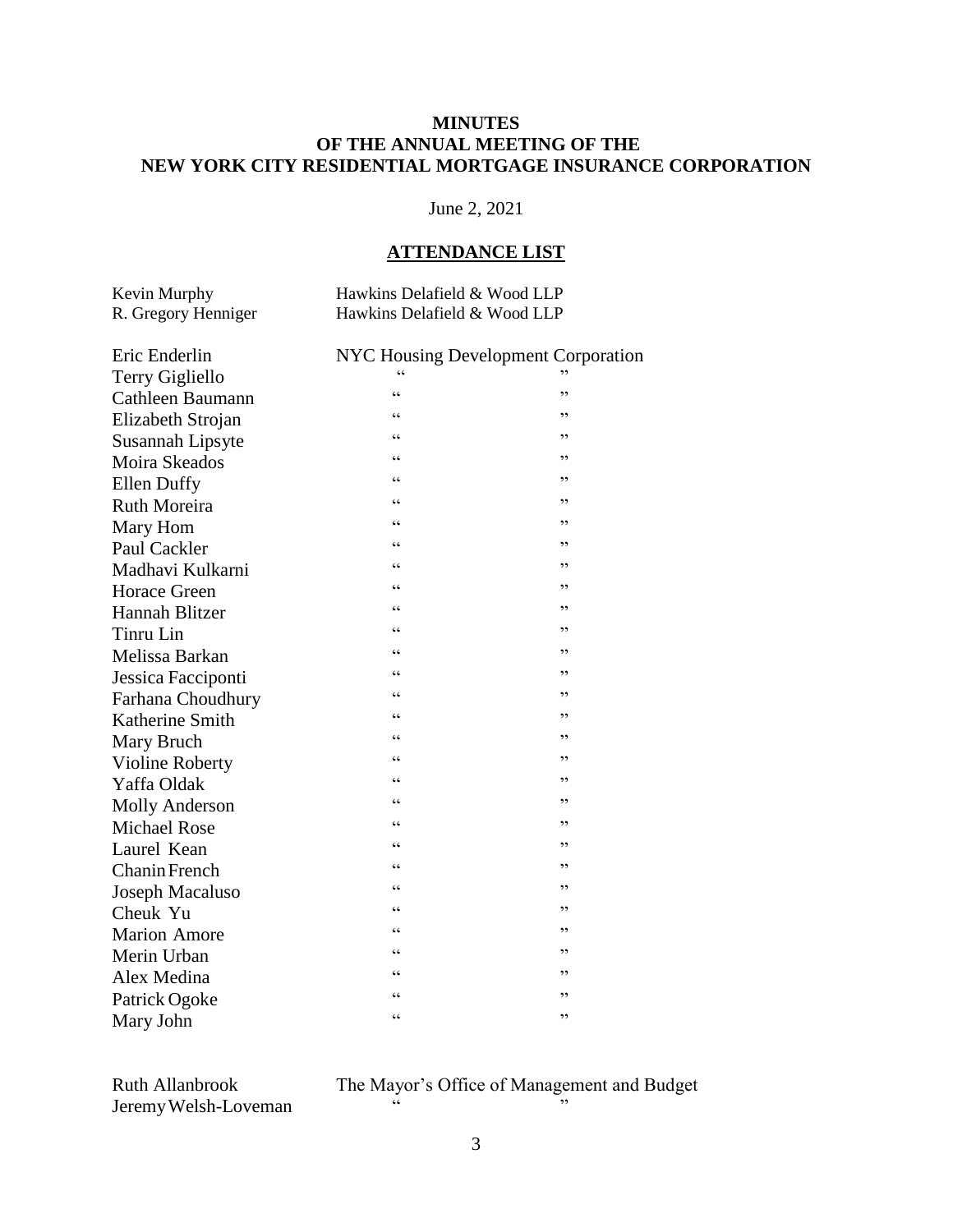| Lana Wong                        | New York City Department of Investigation  |
|----------------------------------|--------------------------------------------|
| Robin Lee                        | New York City Department of Finance        |
| Geoff Proulx<br>Steve Splawinski | <b>Morgan Stanley</b><br>$\epsilon$<br>د د |
| Damian Busch                     | <b>Barclays</b>                            |
| Joseph Tait                      | <b>Raymond James</b>                       |
| Sara Ketchum                     | <b>Academy Securities</b>                  |